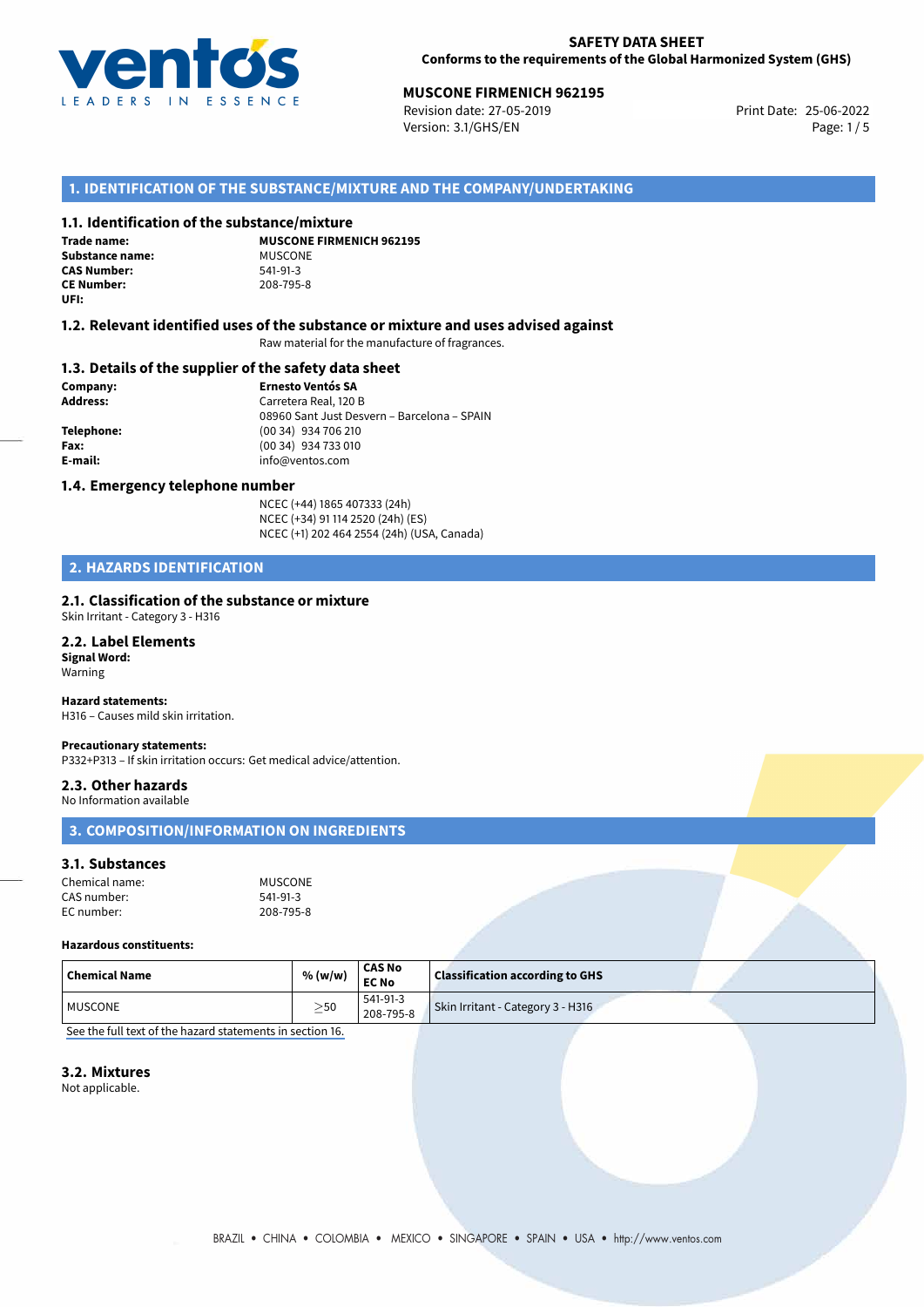

#### **SAFETY DATA SHEET Conforms to the requirements of the Global Harmonized System (GHS)**

## **MUSCONE FIRMENICH 962195**<br> **25-06-2022** Print Date: 25-06-2022<br> **25-06-2022** Print Date: 25-06-2022

Revision date: 27-05-2019 Version: 3.1/GHS/EN Page: 2 / 5

### **4. FIRST-AID MEASURES**

#### **4.1. Description of necessary first aid measures**

| Ingestion:    | Rinse mouth with water.<br>Obtain medical advice.<br>Keep at rest. Do not induce vomiting.                                                           |
|---------------|------------------------------------------------------------------------------------------------------------------------------------------------------|
| Eye contact:  | In case of contact with eyes, rinse immediately with plenty of water for at least 15 minutes and seek medical advice.                                |
| Inhalation:   | Remove person to fresh air and keep at rest.<br>Seek immediate medical advice.                                                                       |
| Skin contact: | Take off immediately all contaminated clothing.<br>Thoroughly wash affected skin with soap and water.<br>Seek medical attention if symptoms persist. |

#### **4.2. Most important symptoms and effects, both acute and delayed** No information available.

## **4.3. Indication of any immediate medical attention and special treatment needed**

No information available.

## **5. FIRE-FIGHTING MEASURES**

#### **5.1. Extinguishing Media**

Water spray, carbon dioxide, dry chemical powder or appropriate foam. For safety reasons do not use full water jet.

#### **5.2. Special hazards arising from the substance or mixture**

Known or Anticipated Hazardous Products of Combustion: Emits toxic fumes under fire conditions.

#### **5.3. Advice for firefighters**

High temperatures can lead to high pressures inside closed containers. Avoid inhalation of vapors that are created. Use appropriate respiratory protection. Do not allow spillage of fire to be poured into drains or watercourses. Wear self-contained breathing apparatus and protective clothing.

### **6. ACCIDENTAL RELEASE MEASURES**

#### **6.1. Personal precautions, protective equipment and emergency procedures**

Evacuate surronding areas. Ensure adequate ventilation. Keep unnecessary and unprotected personnel from entering. Do not breathe vapor/spray. Avoid contact with skin and eyes. Information regarding personal protective measures: see section 8.

#### **6.2. Environmental precautions**

To avoid possible contamination of the environment, do not discharge into any drains, surface waters or groundwaters.

#### **6.3. Methods and materials for containment and cleaning up**

Cover with an inert, inorganic, non-combustible absorbent material (e.g. dry-lime, sand, soda ash). Place in covered containers using non-sparking tools and transport outdoors. Avoid open flames or sources of ignition (e.g. pilot lights on gas hot water heater). Ventilate area and wash spill site after material pickup is complete.

#### **6.4. Reference to other sections**

Information regarding exposure controls, personal protection and disposal considerations can be found in sections 8 and 13.

## **7. HANDLING AND STORAGE**

#### **7.1. Precautions for safe handling**

Do not store or handle this material near food or drinking water. Do not smoke. Avoid contact with the eyes, skin and clothing. Wear protective clothing and use glasses. Observe the rules of safety and hygiene at work. Keep in the original container or an alternative made from a compatible material.

#### **7.2. Conditions for safe storage, including any incompatibilities**

Store in tightly closed and preferably full containers in a cool, dry and ventilated area, protected from light. Keep away from sources of ignition (e.g. hot surfaces, sparks, flame and static discharges). Keep away from incompatible materials (see section 10).

#### **7.3. Specific end use(s)**

No information available.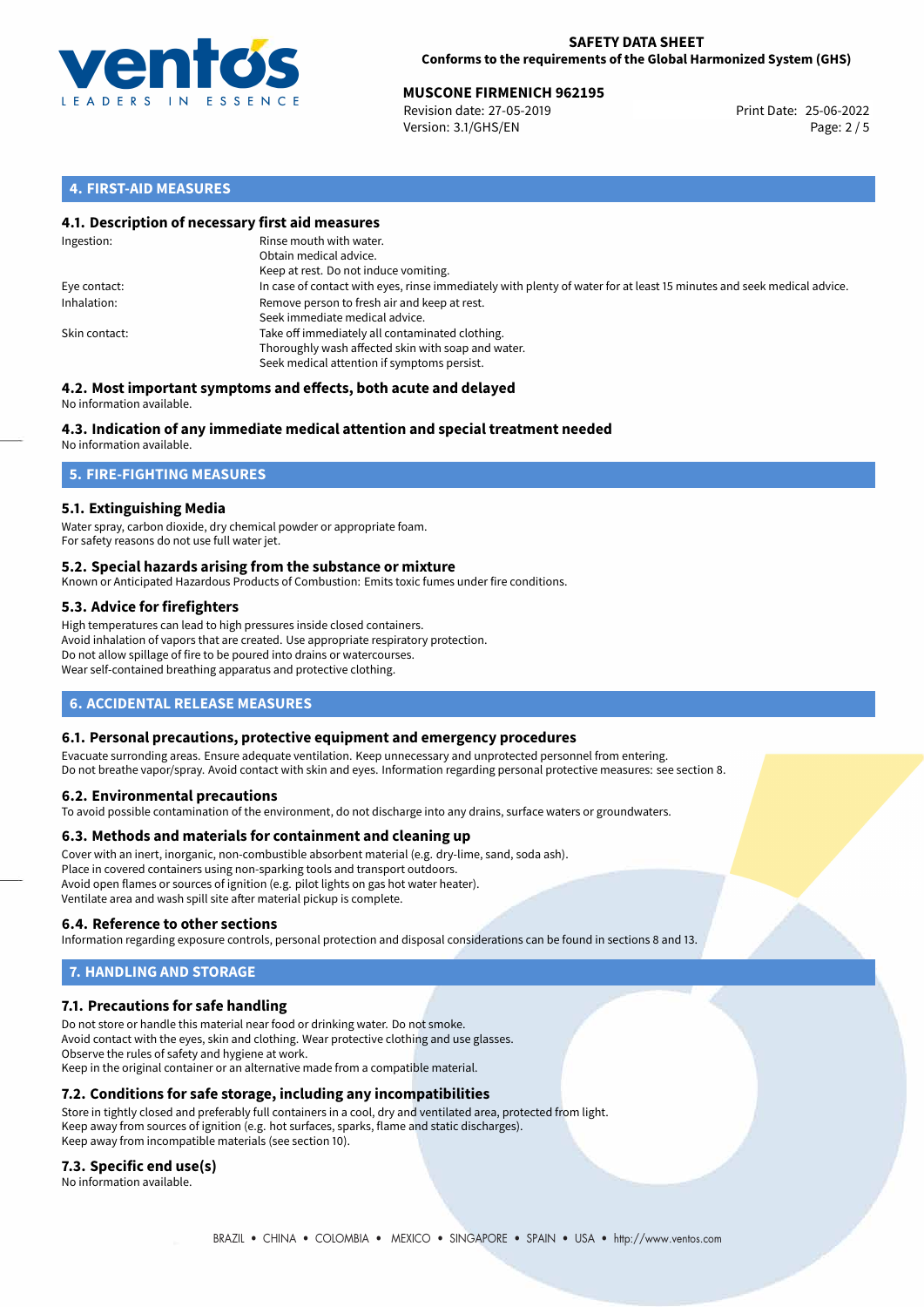

# **MUSCONE FIRMENICH 962195**<br>
Revision date: 27-05-2019<br> **Print Date: 25-06-2022**

Revision date: 27-05-2019 Version: 3.1/GHS/EN Page: 3 / 5

## **8. EXPOSURE CONTROLS AND PERSONAL PROTECTION**

#### **8.1. Control parameters**

Components with occupational exposure limits: None known.

#### **8.2. Exposure controls**

Measures should be taken to prevent materials from being splashed into the body. Provide adequate ventilation, according to the conditions of use. Use a mechanical exhaust if required.

#### **8.3. Individual protection measures, such as personal protective equipment**

| Eye/Face protection:             | Chemical safety goggles are recommended. Wash contaminated goggles before reuse.                                                            |
|----------------------------------|---------------------------------------------------------------------------------------------------------------------------------------------|
| Hand Protection:                 | Chemical-resistant gloves are recommended. Wash contaminated gloves before reuse.                                                           |
| Body protection:                 | Personal protective equipment for the body should be selected based on the task being performed and the risks                               |
|                                  | involved.                                                                                                                                   |
| Respiratory Protection:          | In case of insufficient ventilation, use suitable respiratory equipment.                                                                    |
| Environmental exposure controls: | Emissions from ventilation or process equipment should be checked to ensure they comply with environmental<br>protection legislation.       |
|                                  | In some cases, filters or engineering modifications to the process equipment will be necessary to reduce emissions to<br>acceptable levels. |

## **9. PHYSICAL AND CHEMICAL PROPERTIES**

#### **9.1. Information on basic physical and chemical properties**

| Appearance:                            | Liquid                                    |
|----------------------------------------|-------------------------------------------|
| Colour:                                | Conforms to standard                      |
| Odour:                                 | Conforms to standard                      |
| Odour theshold:                        | Not determined                            |
| pH:                                    | Not determined                            |
| Melting point/freezing point:          | Not determined                            |
| Boling point/boiling range (°C):       | Not determined                            |
| Flash point:                           | $101^{\circ}$ C                           |
| Evaporation rate:                      | Not determined                            |
| Flammability:                          | Not determined                            |
| Lower flammability/Explosive limit:    | Not determined                            |
| Upper flammability/Explosive limit:    | Not determined                            |
| Vapour pressure:                       | Not determined                            |
| Vapour Density:                        | Not determined                            |
| Density:                               | $0,915-0,922$ g/mL (20°C)                 |
| Relative density:                      | $0,915 - 0,922$ (20°C)                    |
| Water solubility:                      | SOLUBLE IN ETHANOL 95° IN ALL PROPORTIONS |
| Solubility in other solvents:          | SOLUBLE IN ETHANOL                        |
| Partition coefficient n-octanol/water: | Not determined                            |
| Auto-ignition temperature:             | Not determined                            |
| Decomposition temperature:             | Not determined                            |
| Viscosity, dynamic:                    | Not determined                            |
| Viscosity, kinematic:                  | Not determined                            |
| Explosive properties:                  | Not determined                            |
| Oxidising properties:                  | <b>NONE EXPECTED</b>                      |
|                                        |                                           |

## **10. STABILITY AND REACTIVITY**

#### **10.1. Reactivity**

No hazardous reactions if stored and handled as prescribed/indicated.

#### **10.2. Chemical stability**

The product is stable if stored and handled as prescribed/indicated.

#### **10.3. Possibility of hazardous reactions**

No hazardous reactions if stored and handled as prescribed/indicated.

#### **10.4. Conditions to Avoid**

Conditions to Avoid: Excessive heat, flame or other ignition sources.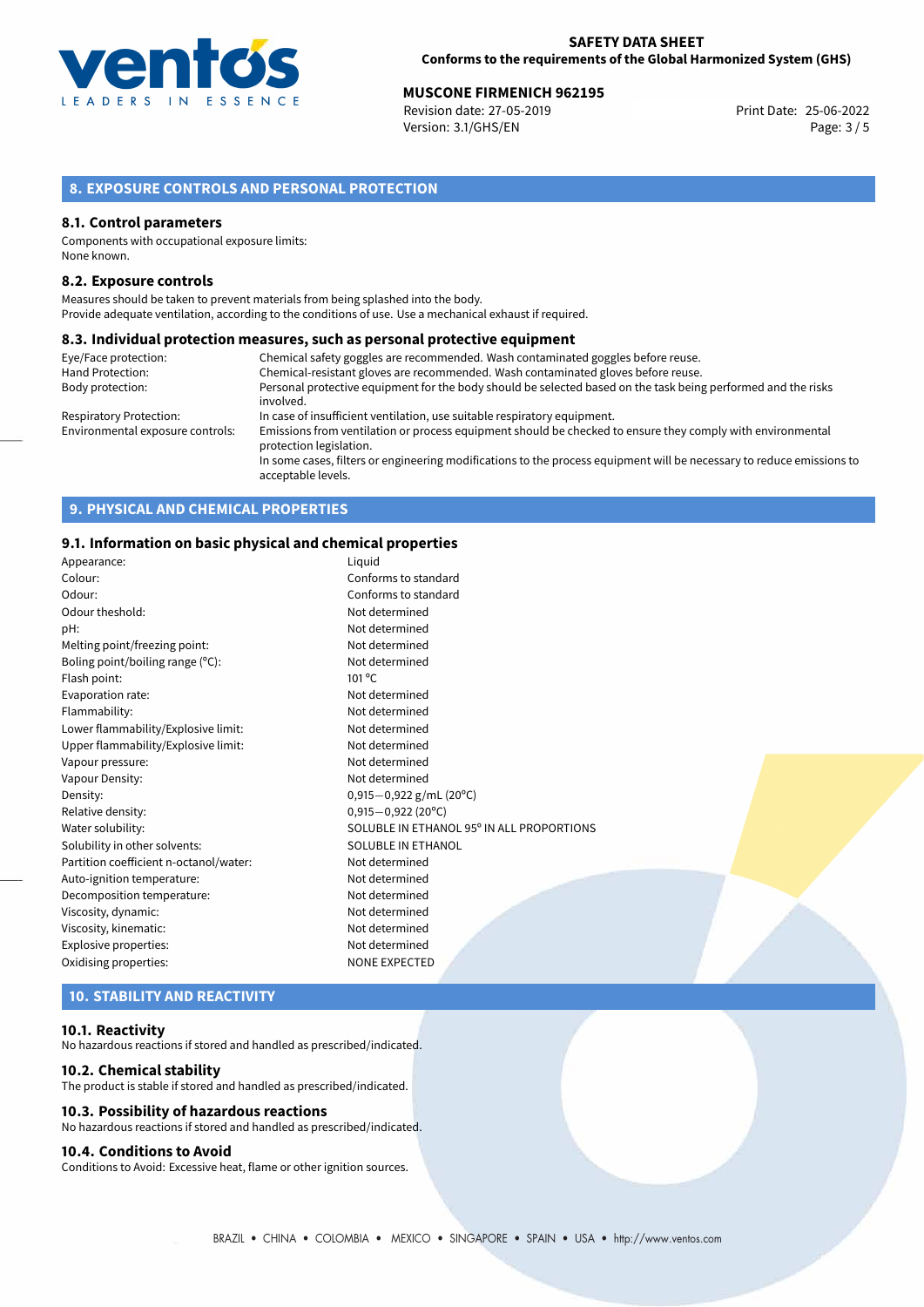

## **MUSCONE FIRMENICH 962195**<br>
Revision date: 27-05-2019<br> **Print Date: 25-06-2022**

Revision date: 27-05-2019 Version: 3.1/GHS/EN Page: 4 / 5

#### **10.5. Incompatible materials**

Avoid contact with strong acids and bases and oxidizing agents.

#### **10.6. Hazardous decomposition products**

During combustion may form carbon monoxide and unidentified organic compounds.

### **11. TOXICOLOGICAL INFORMATION**

| Based on the data available, the criteria for classification are not met. |
|---------------------------------------------------------------------------|
|                                                                           |
| Causes mild skin irritation.                                              |
| Based on the data available, the criteria for classification are not met. |
| Based on the data available, the criteria for classification are not met. |
| Based on the data available, the criteria for classification are not met. |
| Based on the data available, the criteria for classification are not met. |
| Based on the data available, the criteria for classification are not met. |
| Based on the data available, the criteria for classification are not met. |
| Based on the data available, the criteria for classification are not met. |
| Based on the data available, the criteria for classification are not met. |
|                                                                           |

## **12. ECOLOGICAL INFORMATION**

#### **12.1. Toxicity**

#### **Assessment:**

Based on the data available, the criteria for classification are not met. **Experimental/calculated data:** No information available.

#### **12.2. Degradability**

Biodegradation : 80%. (OECD 301 F). Biodegradation : Readily biodegradable.

#### **12.3. Bioaccumulative potential**

No information available.

#### **12.4. Soil mobility**

No information available.

## **12.5. Other adverse effects**

See also sections 6, 7, 13 and 15 Do not allow to get into waste water or waterways.

### **13. DISPOSAL CONSIDERATIONS**

#### **13.1. Waste treatment methods**

Dispose of in accordance with national and local environmental regulations.

#### **14. TRANSPORT INFORMATION**

|                                  | ADR/RID/ADN                       |  | <b>IMDG</b>                       |  | <b>IATA-ICAO</b>                  |  |
|----------------------------------|-----------------------------------|--|-----------------------------------|--|-----------------------------------|--|
| 14.1. UN Number                  | Not classified as hazardous goods |  | Not classified as hazardous goods |  | Not classified as hazardous goods |  |
| 14.2. UN Proper Shipping Name    | Not applicable                    |  | Not applicable                    |  | Not applicable                    |  |
| 14.3. Transport Hazard Class(es) | Not applicable                    |  | Not applicable                    |  | Not applicable                    |  |
| 14.4. Packing Group              | Not applicable                    |  | Not applicable                    |  | Not applicable                    |  |
| 14.5. Environmental hazards      | No                                |  | <b>No</b>                         |  | No                                |  |
| <b>Additional information</b>    |                                   |  |                                   |  |                                   |  |

#### **14.6 Special precautions for user**

None known

**14.7. Transport in bulk according to Annex II of MARPOL 73/78 and the IBC Code** No information available